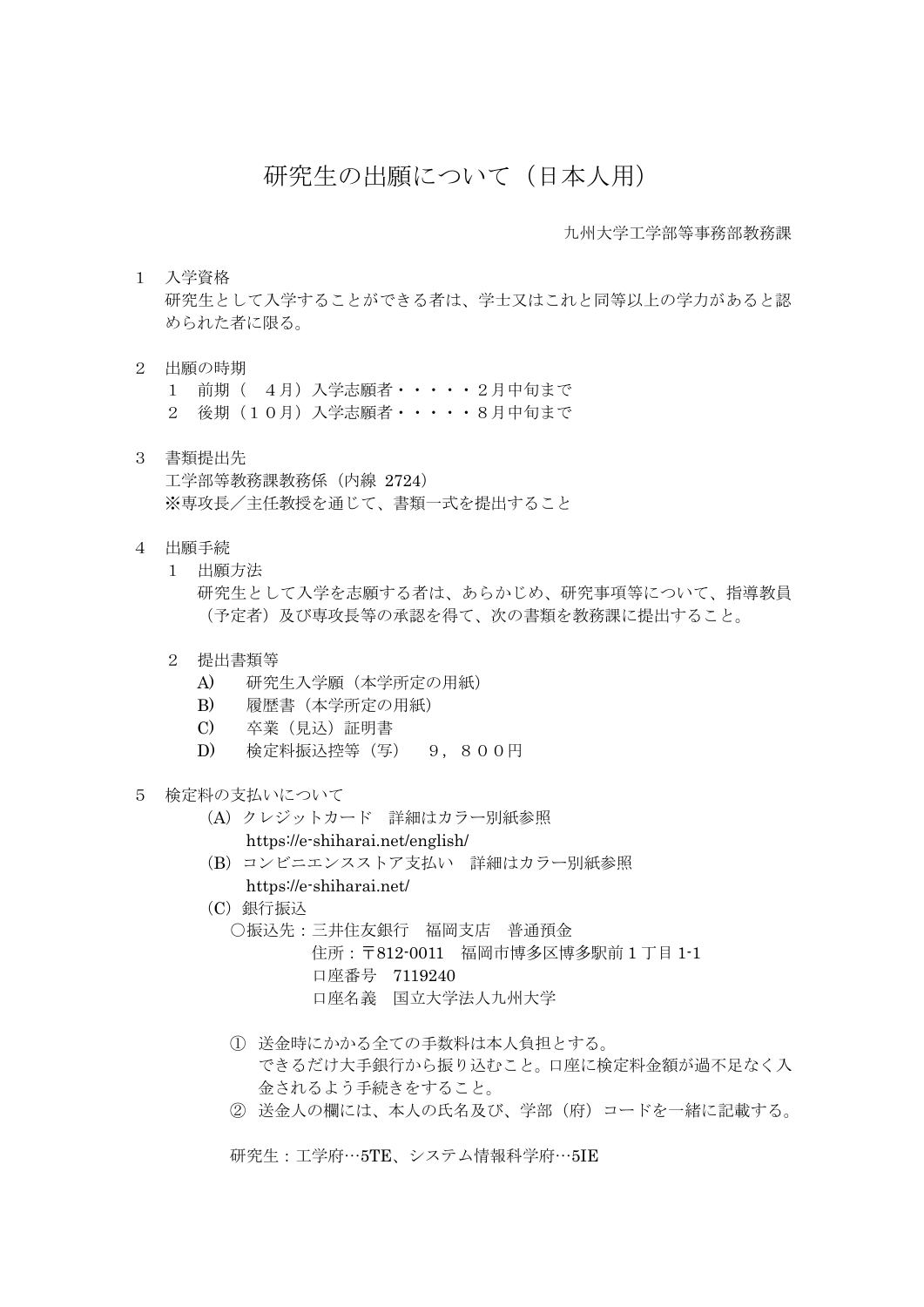## 6 入学手続

入学を承認された者には本人あてメールにて通知する。本通知を受けた者は、所定の 期限内に次の手続を完了しなければならない。

- 1 入学料 84,600円
- 2 授業料 年額 356,400円 ただし、前期(4月~9月)分は4月に、後期(10月~翌年3月)分は、 10月にそれぞれ178, 200円 (年額の半分)を前納すること。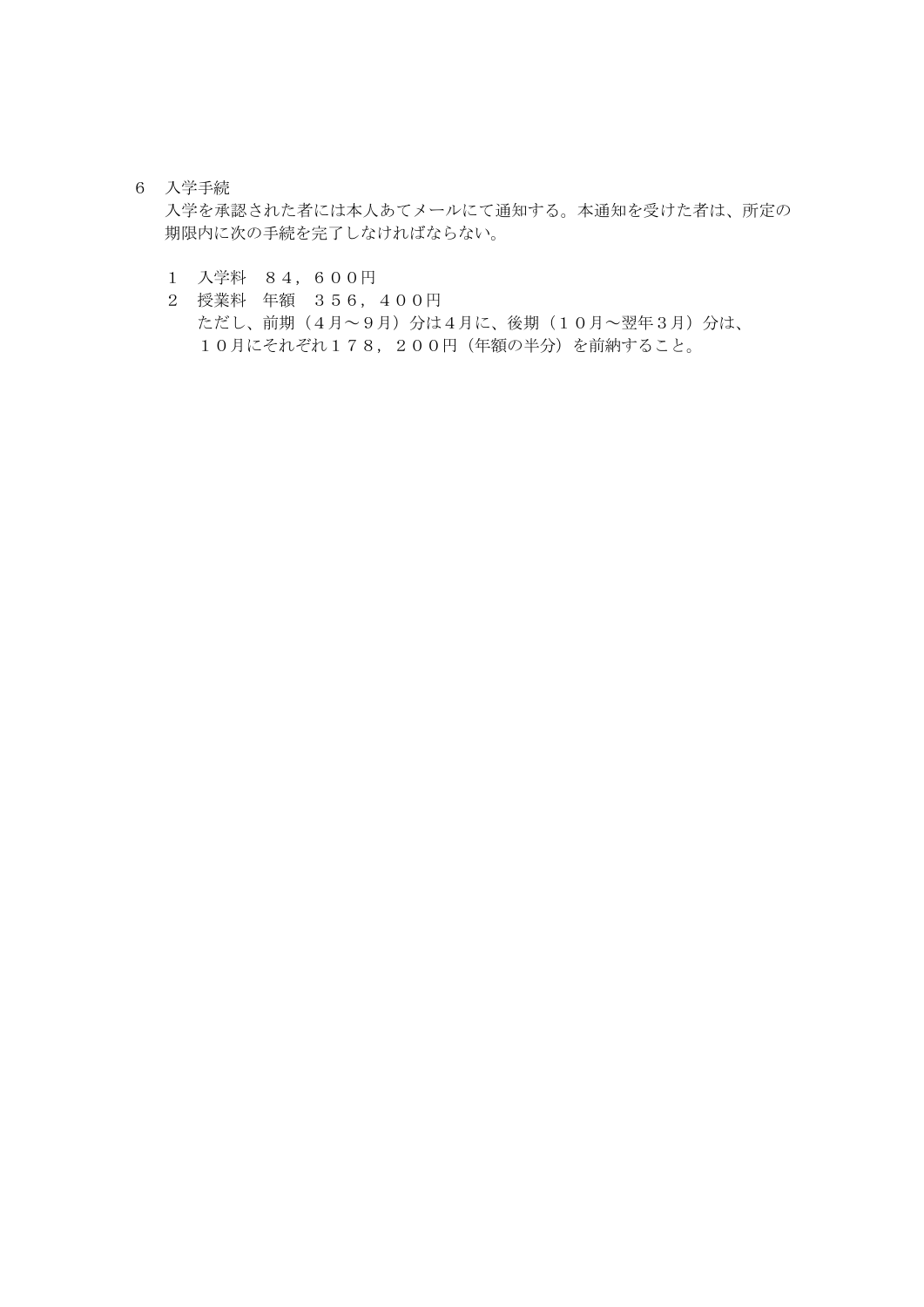九州大学 コンビニエンスストア・クレジットカード・中国決済での入学検定料払込方法



### 注意事項

- ●出願期間を要項等でご確認のうえ、締切に間に合うよう十分に余裕をもっ てお支払いください。
- ●支払最終日の『Webサイトでの申込み」は23:00まで、店頭端末機の操作は 23:30までです。クレジットカードの場合、Webサイトでのお申込みと同時 にお支払いが完了します。23:00までにお手続きしてください。
- 「入学検定料払込」についてのお問い合わせは、コンビニ店頭ではお答えできま せん。詳しくはWebサイトをご確認ください。
- ●一度お支払いされた入学検定料は返金できません。
- ●入学検定料の他に事務手数料が別途かかります。詳しくはWebサイトをご確認 ください。
- ●カード審査が通らなかった場合は、クレジットカード会社へ直接お問い合 わせください。
- ●Alipay、銀聯でお支払いの方は、パソコンからお申込みください。 (携帯電話からはお支払いできません)
- ●取扱いコンビニ、支払方法は変更になる場合があります。変更された場合は、 Webサイトにてご案内いたします。